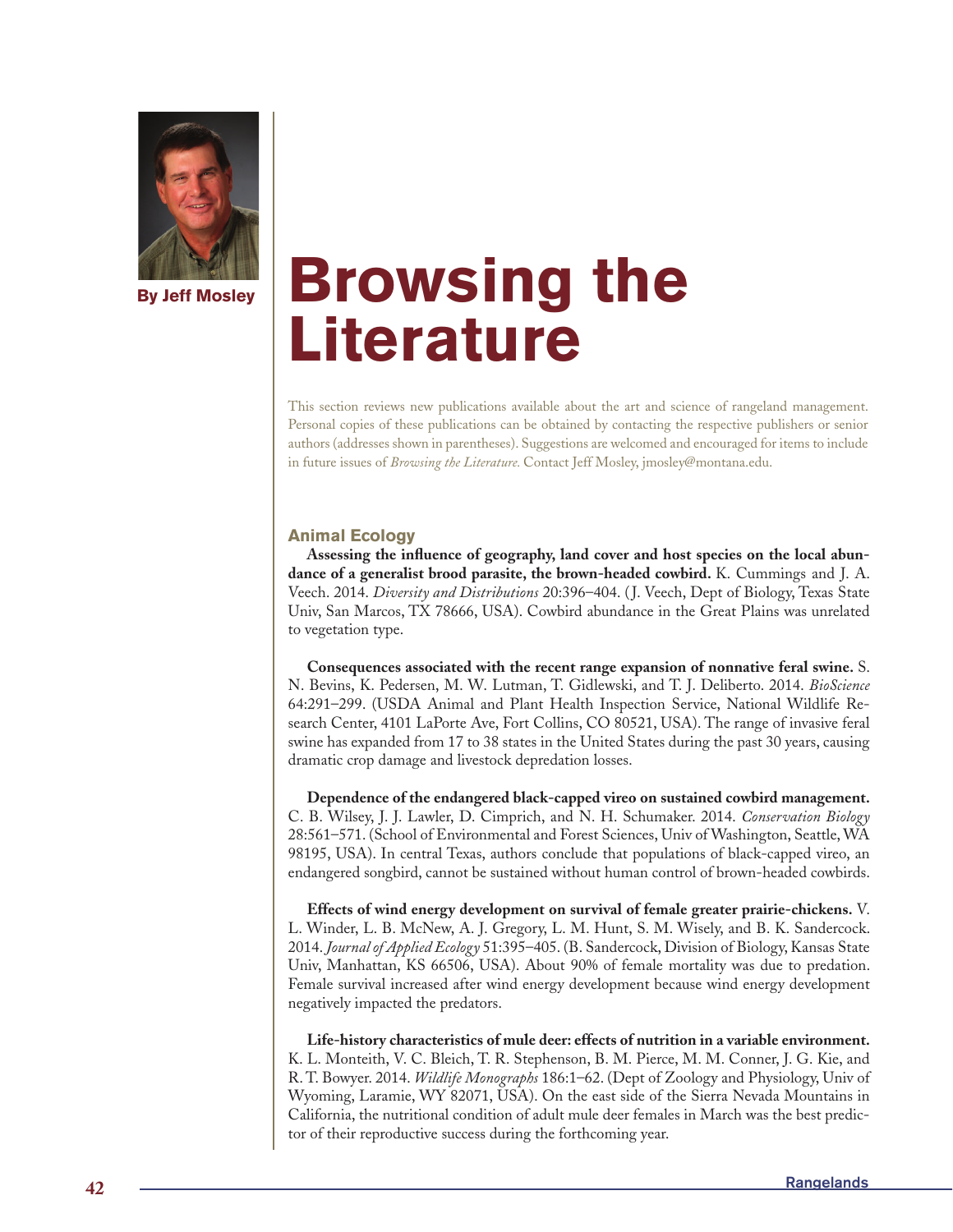#### **Grazing Management**

**Crying wolf? A spatial analysis of wolf location and depredations on calf weight.** J. P. Ramler, M. Hebblewhite, D. Kellenberg, and C. Sime. 2014. *American Journal of Agricultural Economics* 96:631–656. (D. Kellenberg, Dept of Economics, Univ of Montana, Missoula, MT 59812, USA). Found no evidence that wolf packs with home ranges that overlapped ranches decreased calf weight gains. However, on ranches that experienced a confirmed cattle depredation by wolves, wolf presence decreased calf weights an average of 22 pounds, possibly due to inefficient foraging behavior and stress to cows. The costs of these weight losses were greater than the costs of direct depredation.

**Importance of grass–legume choices on cattle grazing behavior, performance, and meat characteristics.** B. Maughan, F. D. Provenza, R. Tansawat, C. Maughan, S. Martini, R. Ward, A. Clemensen, X. Song, D. Conforth, and J. J. Villalba. 2014. *Journal of Animal Science* 92:2309–2324. ( J. Villalba, Dept of Wildland Resources, Utah State Univ, Logan, UT 84322, USA). Weight gain was unaffected, but meat quality was higher when cattle grazed sainfoin–tall fescue mixtures vs. alfalfa–tall fescue mixtures. Consumer acceptance of steaks did not differ.

**Influence of drinking water with quebracho tannin on intake of endophyte-infected tall fescue by cattle.** T. L. Jensen, F. D. Provenza, and J. J. Villalba. 2014. *Animal Feed Science and Technology* 188:13–16. (Dept of Wildland Resources, Utah State Univ, Logan, UT 84322, USA). Adding quebracho tannin to cattle drinking water did not increase cattle intake of endophyte-infected tall fescue.

**Reducing cheatgrass (***Bromus tectorum* **L.) fuel loads using fall cattle grazing.** L. Schmelzer, B. Perryman, B. Bruce, B. Schultz, K. McAdoo, G. McCuin, S. Swanson, J. Wilker, and K. Conley II. 2014. *The Professional Animal Scientist* 30:270–278. (Montana State University Extension, PO Box 807, Columbus, MT 59019, USA). In central Nevada, targeted cattle grazing in the fall decreased cheatgrass and increased perennial vegetation.

# **Hydrology/Riparian**

**Can wildfire serve as an ecohydrologic threshold-reversal mechanism on juniper-encroached shrublands?** C. J. Williams, F. B. Pierson, O. Z. Al-Hamdan, P. R. Kormos, S. P. Hardegree, and P. E. Clark. 2014. *Ecohydrology* 7:453–477. (USDA Agricultural Research Service, 800 Park Blvd, Suite 105, Boise, ID 83712, USA). In juniper-encroached sagebrush steppe in the Great Basin, the threshold when significant soil erosion occurs is when bare ground exceeds 50% to 60% and bare gaps between plant bases commonly extend beyond 3 feet.

#### **Plant–Animal Interactions**

**Loss of a large grazer impacts savanna grassland plant communities similarly in North America and South Africa.** S. Eby, D. E. Burkpile, R. W. S. Fynn, C. E. Burns, N. Govender, N. Hagenah, S. E. Koerner, K. J. Matchett, D. I. Thompson, K. R. Wilcox, S. L. Collins, K. P. Kirkman, A. K. Knapp, and M. D. Smith. 2014. *Oecologia* 175:293–303. (Dept of Biology, Colorado State Univ, Fort Collins, CO 80523, USA). In both burned and unburned sites in Kansas tallgrass prairie, excluding ungulate grazing decreased biological diversity.

# **Plant Ecology**

**A long-term perspective on woody plant encroachment in the desert Southwest, New Mexico, USA.** A. Brunelle, T. A. Minckley, J. Delgadillo, and S. Blissett. 2014. *Journal of Vegetation Science* 25:829–838. (Dept of Geography, Univ of Utah, 260 S Central Campus Dr, Room 270, Salt Lake City, UT 84112, USA). Fossil pollen and charcoal samples indicate that the woody plant encroachment observed in the past 200 years is unprecedented during the previous 5,500 years. Encroachment is unrelated to fire exclusion but is related to increased atmospheric carbon dioxide and excessive livestock grazing during the late 19th and early 20th centuries.

**Conifer reinvasion of montane meadows following experimental tree removal and prescribed burning.** N. J. Kremer, C. B. Halpern, and J. A. Antos. 2014. *Forest Ecology and Management* 319:128–137. (C. Halpern, School of Environmental and Forest Sciences, Univ of Washington, Seattle, WA 98195, USA). Burning woody residues after tree removal did not increase tree seedling establishment and reinvasion of meadows in the Oregon Cascades.

**Native insect herbivory limits population growth rate of a non-native thistle.** J. O. Eckberg, B. Tenhumberg, and S. M. Louda. 2014. *Oecologia* 175:129–138. (Dept of Agronomy and Plant Genetics, Univ of Minnesota, Saint Paul, MN 55108, USA). In eastern Nebraska, native insects that feed on tall thistle also feed on the introduced, invasive plant bull thistle. Native insect herbivory reduced population growth rate of bull thistle from an 88% annual increase to a 54% annual decline.

**Recent advance of forest–grassland ecotones in southwestern Yukon.** A. J. Conway and R. K. Danby. 2014. *Canadian Journal of Forest Research* 44:509–520. (R. Danby, Dept of Geography, Queen's Univ, Kingston, ON K7L 3N6, Canada). Tree encroachment into grassland, particularly by aspen, has been widespread on flat terrain and southern aspects during the past 60–80 years.